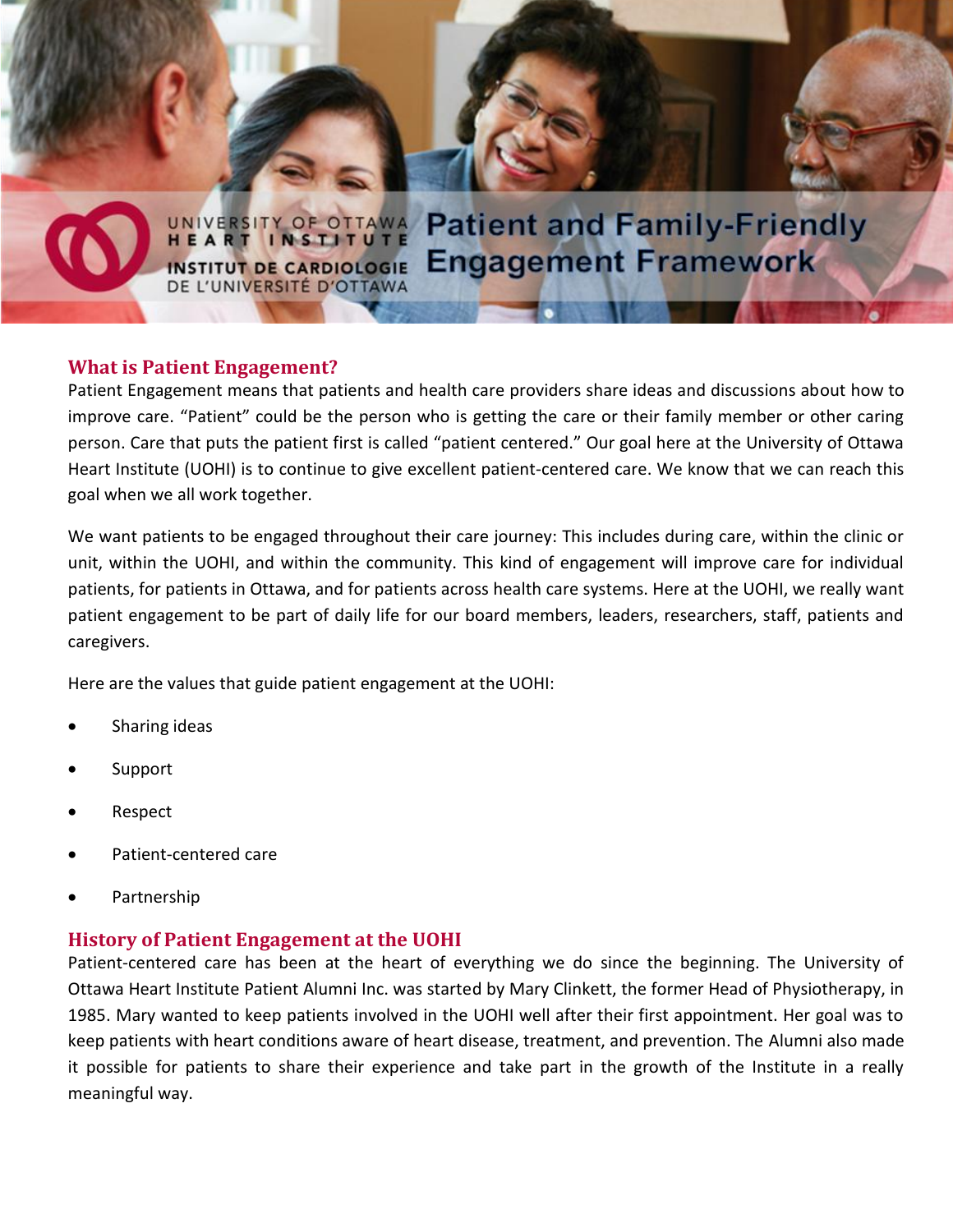### **Patient Engagement Today**

Our Patient Alumni members are still an active part of our team. Over 8,000 past and current patients belong to the Patient Alumni. Members sit on committees, help us roll out new programs, review documents and help us create staff education. The Alumni is our best resource to help us meet our goal of delivering patientcentered care. The members work with us in clinical care and in research to keep patient engagement at the center of our work.

### **What does this mean for you as a patient, family/caregiver?**

All UOHI patients become members of our Patient Alumni family. As a member, you may hear from UOHI staff to ask for your help, ideas or opinion. For

example, you may be asked to take part in a

group discussion, fill in a survey, read and comment on documents for patients or staff, or support other patients. If you really enjoy this kind of work, you can choose to become a Patient Care Partner or Patient Partner in Research.

Our Patient Partners work closely with our researchers and health care providers, like nurses and doctors, to improve our care and services. They are helping us reach our goal of becoming a world-class patient-centered hospital.

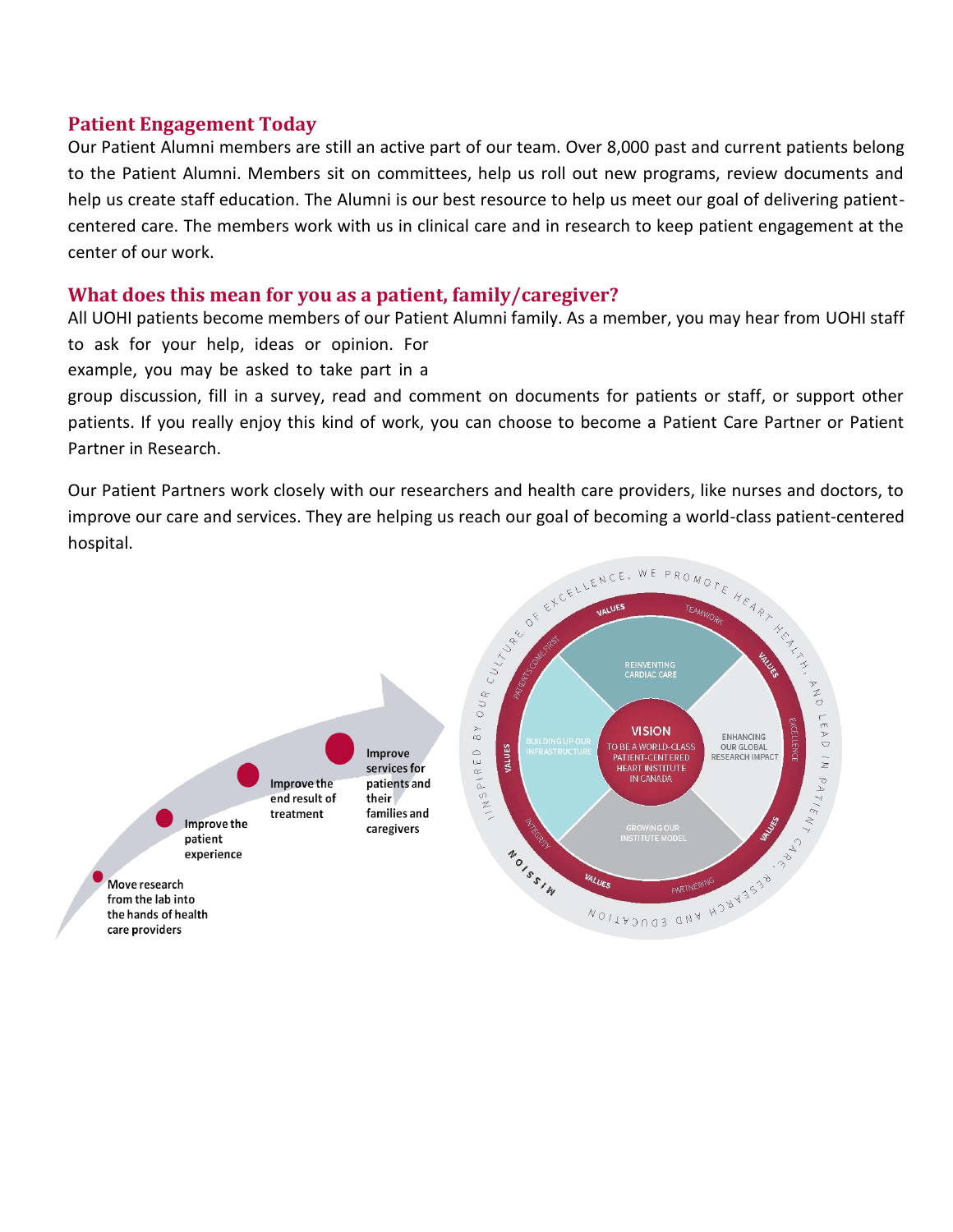# **With your help, we are guided by our patient engagement values:**

# **Move research from the lab into the hands of health care providers**

When we engage patients in research, we make sure that our research goals are also our patients' goals. Patients and caregivers can help us focus on research that is the most important to them.

- **Sharing Ideas:** Making sure research takes into account many points of view and experiences.
- **Support:** We want to make sure that patients have flexibility and support so that they can fully take part in discussions and decisions.
- **Respect:** Researchers, health care providers, patients and caregivers all have a role to play. Everyone on the team adds value.
- **Patient-Centered Care:** The end result of research should take into account what is important to patients, families and caregivers, like quality of life.
- Partnership: Researchers, health care providers, patients, families and caregivers work together to find problems and solutions and set priorities.

## **Improve the Patient Experience**

We know that engaging patients improves the patient experience.

- **Sharing Ideas:** Culture, language, accessibility and unique personal needs are at the center of a patient's care plan. Each patient needs a care plan that takes into account their values and needs.
- **Support:** Family, spiritual and staff support are given to patients throughout their care journey.
- **Patient-Centered Care:** Patient needs, values, choices and personal experiences are respected by the team.
- **Partnership:** We teach patients about their choices so that they can take part in decisions about their care. The health care team talks to the patient about the pros and cons of different options so that patients can make choices that improve their quality of life.